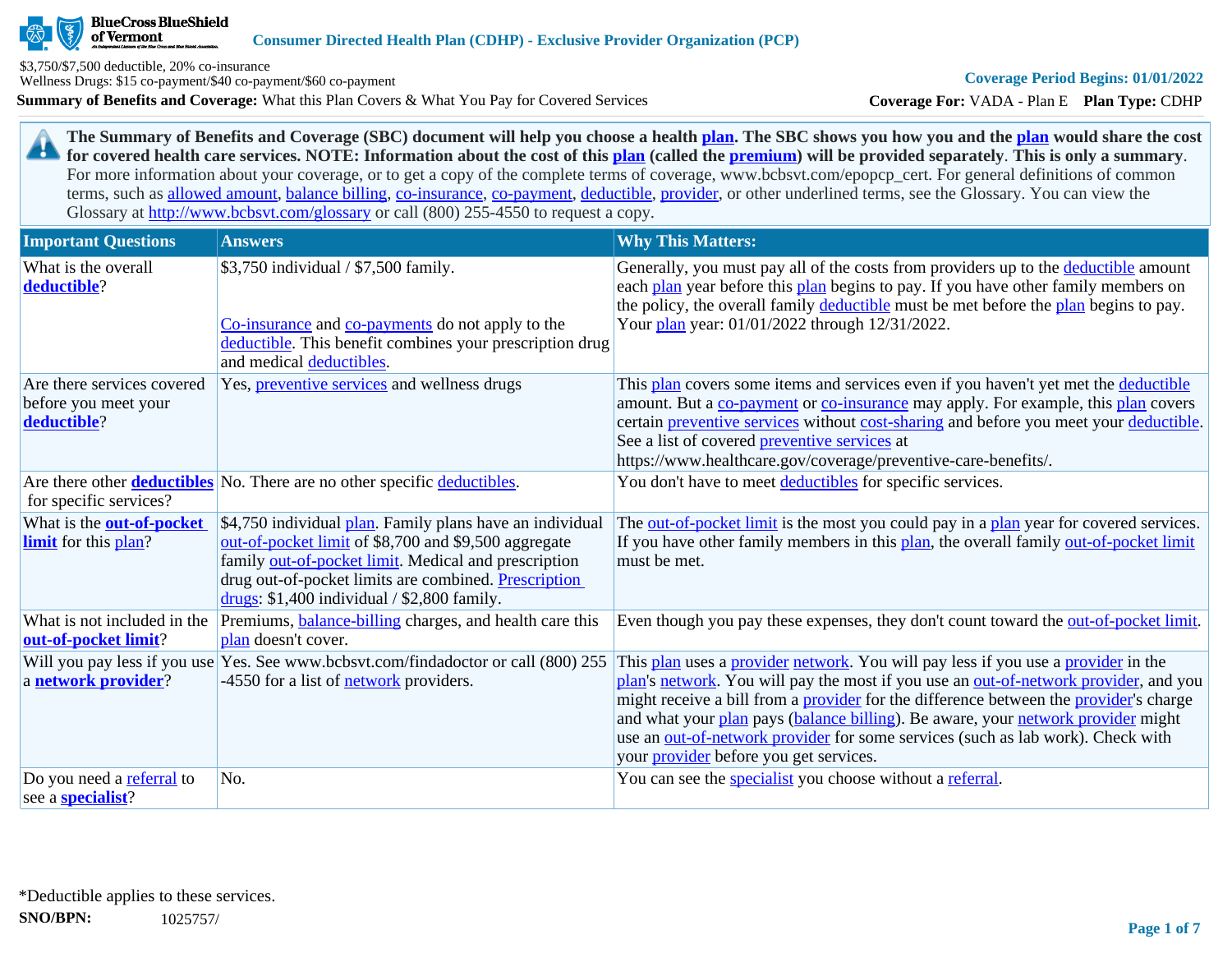

Wellness Drugs: \$15 co-payment/\$40 co-payment/\$60 co-payment

**Summary of Benefits and Coverage:** What this Plan Covers & What You Pay for Covered Services

## **Coverage Period Begins: 01/01/2022**

**Coverage For:** VADA - Plan E **Plan Type:** CDHP

All [co-payment](https://www.healthcare.gov/sbc-glossary/#copayment) and [co-insurance](https://www.healthcare.gov/sbc-glossary/#coinsurance) costs shown in this chart are after your [deductible](https://www.healthcare.gov/sbc-glossary/#deductible) has been met, if a [deductible](https://www.healthcare.gov/sbc-glossary/#deductible) applies. <u>44</u>

|                                                           |                                                     | <b>What You Will Pay</b>                                                                                                                       |                                                           |                                                                                                                                                                                                                                                                                                                     |
|-----------------------------------------------------------|-----------------------------------------------------|------------------------------------------------------------------------------------------------------------------------------------------------|-----------------------------------------------------------|---------------------------------------------------------------------------------------------------------------------------------------------------------------------------------------------------------------------------------------------------------------------------------------------------------------------|
| <b>Common</b><br><b>Medical Event</b>                     | <b>Services You May Need</b>                        | <b>Network Provider</b><br>(You will pay the least)                                                                                            | <b>Out-of-Network Provider</b><br>(You will pay the most) | <b>Limitations, Exceptions &amp; Other</b><br><b>Important Information</b>                                                                                                                                                                                                                                          |
|                                                           | Primary care visit to treat an<br>injury or illness | 20% co-insurance <sup>*</sup> for<br>primary care physician and<br>mental health / substance<br>abuse                                          | Not covered                                               | Some services require <i>prior approval</i> . For<br>clarification on mental health services visit<br>www.bcbsvt.com/mental-health-primary-care.                                                                                                                                                                    |
|                                                           | <b>Specialist</b> visit                             | 20% co-insurance*                                                                                                                              | Not covered                                               | Some services require prior approval.                                                                                                                                                                                                                                                                               |
| If you visit a health care<br>provider's office or clinic | Other practitioner office visit                     | 20% co-insurance <sup>*</sup> for<br>chiropractic care, nutritional<br>counseling, outpatient<br>physical, speech, and<br>occupational therapy | Not covered                                               | Some services require prior approval.<br>Outpatient physical, speech and occupational<br>therapy benefits are covered up to 30 visits<br>combined. Nutritional counseling benefits are<br>covered up to 3 visits. There is no limit on the<br>number of nutritional counseling visits for<br>treatment of diabetes. |
|                                                           | Preventive care/Screening/<br>Immunization          | No charge                                                                                                                                      | Not covered                                               | You may have to pay for services that aren't<br>preventive. Ask your <i>provider</i> if the services<br>needed are preventive. Then check what your<br>plan will pay for. For clarification on<br>preventive services visit<br>www.bcbsvt.com/preventive.                                                           |
|                                                           | Diagnostic test (x-ray, blood<br>work)              | 20% co-insurance <sup>*</sup> for office-Not covered<br>based and outpatient hospital                                                          |                                                           | Some services require prior approval.                                                                                                                                                                                                                                                                               |
| If you have a test                                        | Imaging (CT/PET scans, MRIs)                        | 20% co-insurance*                                                                                                                              | Not covered                                               | Most services require <i>prior approval</i> .                                                                                                                                                                                                                                                                       |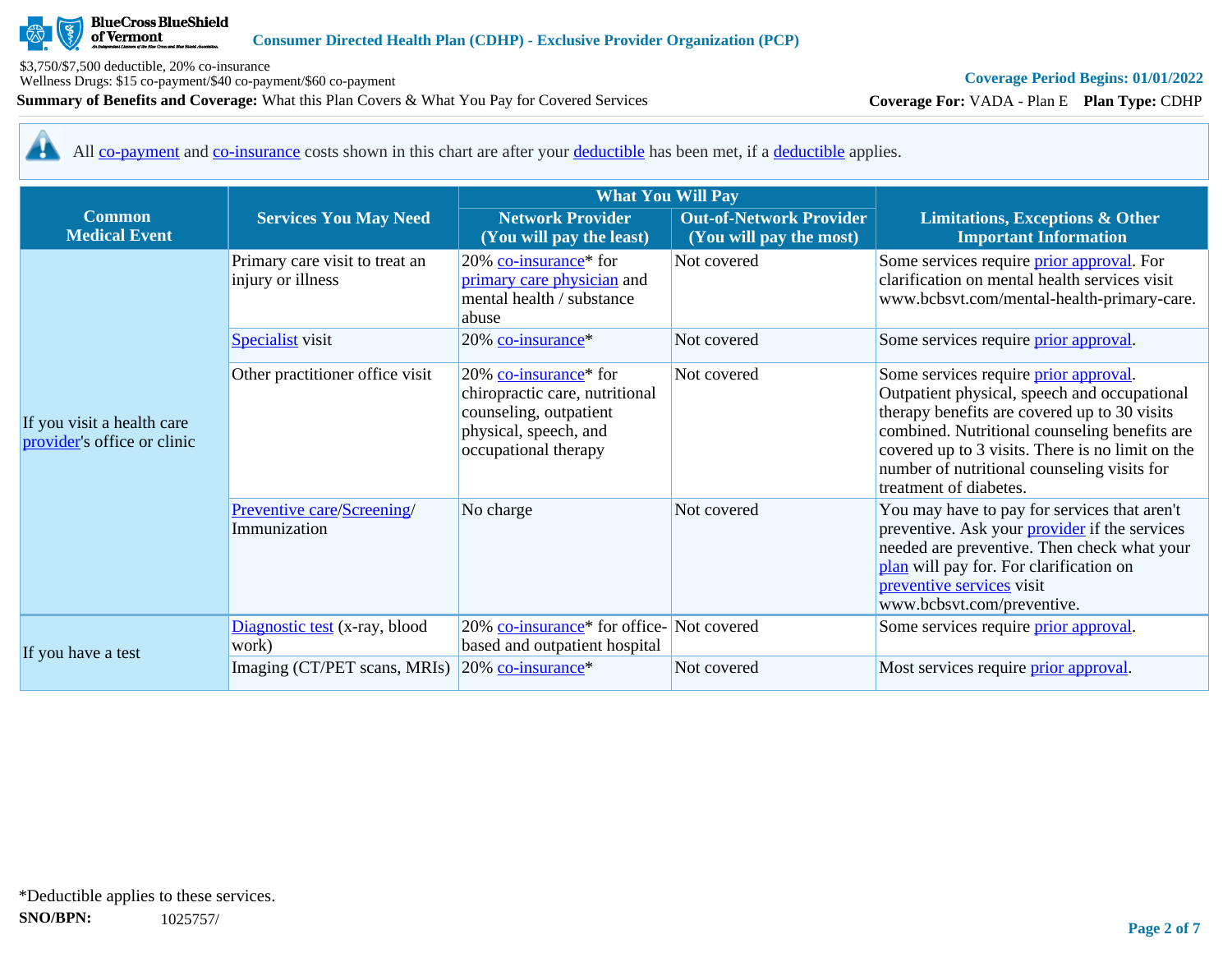

Wellness Drugs: \$15 co-payment/\$40 co-payment/\$60 co-payment

**Summary of Benefits and Coverage:** What this Plan Covers & What You Pay for Covered Services

### **Coverage Period Begins: 01/01/2022**

**Coverage For:** VADA - Plan E **Plan Type:** CDHP

|                                                                                                               |                                                                     | <b>What You Will Pay</b>                                                                 |                                                                    |                                                                                                            |  |
|---------------------------------------------------------------------------------------------------------------|---------------------------------------------------------------------|------------------------------------------------------------------------------------------|--------------------------------------------------------------------|------------------------------------------------------------------------------------------------------------|--|
| <b>Common</b><br><b>Medical Event</b>                                                                         | <b>Services You May Need</b>                                        | <b>Network Provider</b><br>(You will pay the least)                                      | <b>Out-of-Network Provider</b><br>(You will pay the most)          | <b>Limitations, Exceptions &amp; Other</b><br><b>Important Information</b>                                 |  |
| If you need drugs to treat                                                                                    | Generic drugs                                                       | 20% co-insurance*                                                                        | Not covered                                                        | Covers up to a 30-day supply for most<br>prescription drugs. Some prescriptions require<br>prior approval  |  |
| your illness or condition.<br>More information about<br>prescription drug coverage is                         | Preferred brand drugs                                               | 20% co-insurance*                                                                        | Not covered                                                        | Covers up to a 30-day supply for most<br>prescription drugs. Some prescriptions require<br>prior approval. |  |
| at www.bcbsvt.com/rxcenter. Non-preferred brand drugs<br>This plan follows the<br><b>National Performance</b> |                                                                     | 20% co-insurance*                                                                        | Not covered                                                        | Covers up to a 30-day supply for most<br>prescription drugs. Some prescriptions require<br>prior approval  |  |
| Formulary (NPF).                                                                                              | Wellness drugs                                                      | \$15 co-payment generic, \$40<br>co-payment preferred, \$60<br>co-payment non-preferred. | Not covered                                                        | Covers up to a 30-day supply for most<br>prescription drugs. Some prescriptions require<br>prior approval. |  |
| If you have outpatient                                                                                        | Facility fee (e.g., ambulatory<br>surgery center)                   | 20% co-insurance*                                                                        | Not covered                                                        | Some services require <i>prior</i> approval.                                                               |  |
| surgery                                                                                                       | Physician/surgeon fees                                              | 20% co-insurance*                                                                        | Not covered                                                        | Some services require prior approval.                                                                      |  |
| If you need immediate                                                                                         | <b>Emergency room care</b>                                          | 20% co-insurance* for<br>facility and <i>physician</i> services                          | 20% co-insurance* for<br>facility and <i>physician</i><br>services | Must meet emergency criteria.                                                                              |  |
| medical attention                                                                                             | <b>Emergency medical</b><br>transportation                          | 20% co-insurance*                                                                        | 20% co-insurance*                                                  | Must meet emergency criteria.                                                                              |  |
|                                                                                                               | <b>Urgent</b> care                                                  | 20% co-insurance*                                                                        | 20% co-insurance*                                                  | Applies to <b>urgent care</b> facilities.                                                                  |  |
| If you have a hospital stay                                                                                   | Facility fee (e.g., hospital room) $20\%$ co-insurance <sup>*</sup> |                                                                                          | Not covered                                                        | Out-of-state inpatient care requires prior<br>approval.                                                    |  |
|                                                                                                               | Physician/surgeon fees                                              | 20% co-insurance*                                                                        | Not covered                                                        | Some services require prior approval.                                                                      |  |
| If you need mental health,                                                                                    | <b>Outpatient services</b>                                          | 20% co-insurance*                                                                        | Not covered                                                        | Some services require <i>prior approval</i> .                                                              |  |
| behavioral health, or<br>substance abuse services                                                             | Inpatient services                                                  | 20% co-insurance*                                                                        | Not covered                                                        | Includes facility and physician fees. Requires<br>prior approval.                                          |  |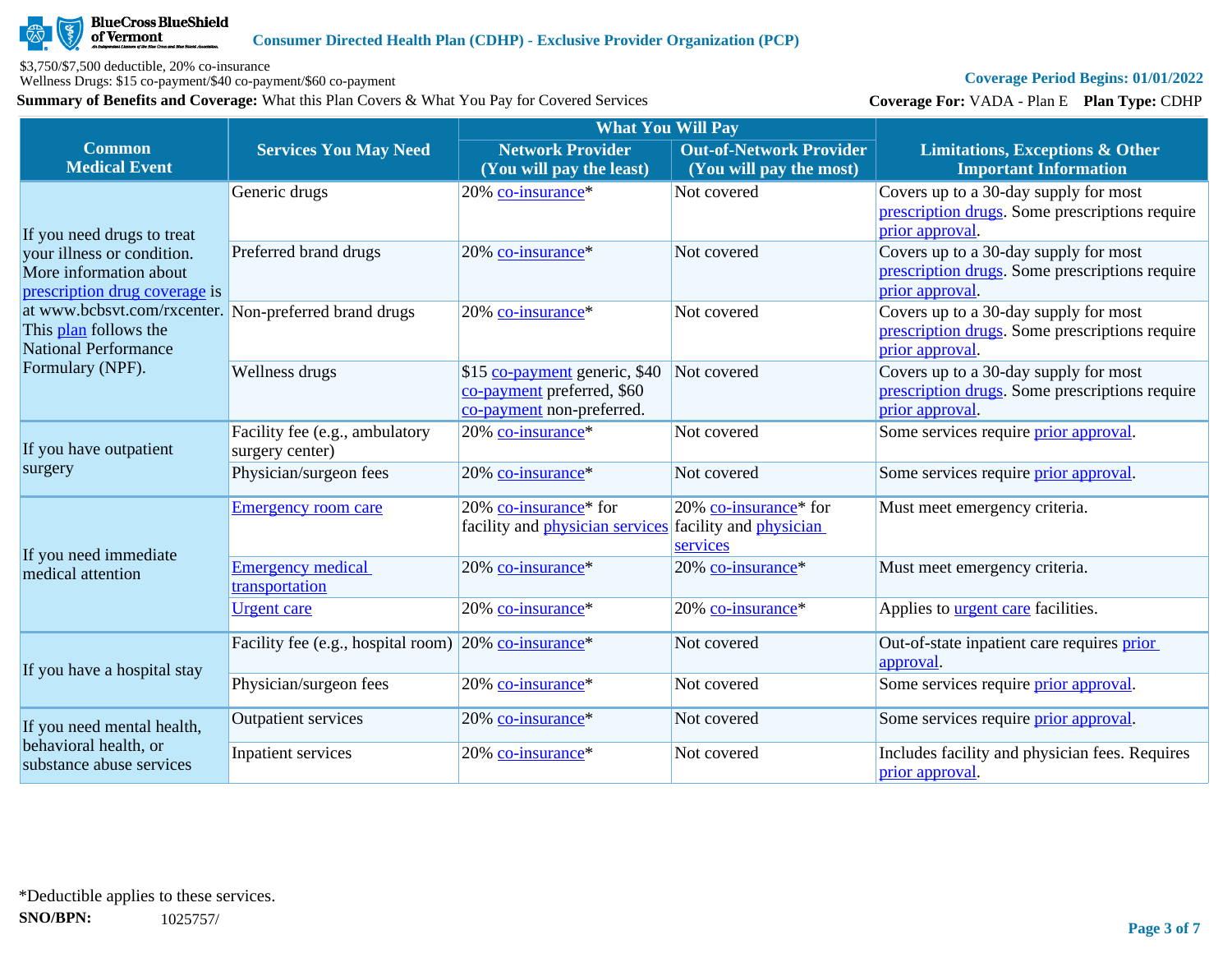

Wellness Drugs: \$15 co-payment/\$40 co-payment/\$60 co-payment

**Summary of Benefits and Coverage:** What this Plan Covers & What You Pay for Covered Services

### **Coverage Period Begins: 01/01/2022**

**Coverage For:** VADA - Plan E **Plan Type:** CDHP

|                                                                      |                                                                | <b>What You Will Pay</b>                                                                                  |                                                           |                                                                                                                                                                                                                                                                                                                    |
|----------------------------------------------------------------------|----------------------------------------------------------------|-----------------------------------------------------------------------------------------------------------|-----------------------------------------------------------|--------------------------------------------------------------------------------------------------------------------------------------------------------------------------------------------------------------------------------------------------------------------------------------------------------------------|
| <b>Common</b><br><b>Medical Event</b>                                | <b>Services You May Need</b>                                   | <b>Network Provider</b><br>(You will pay the least)                                                       | <b>Out-of-Network Provider</b><br>(You will pay the most) | <b>Limitations, Exceptions &amp; Other</b><br><b>Important Information</b>                                                                                                                                                                                                                                         |
| If you are pregnant                                                  | <b>Office Visits</b>                                           | 20% co-insurance*                                                                                         | Not covered                                               | Cost sharing does not apply for <b>preventive</b><br>services. Depending on the type of services, a<br>co-insurance, or deductible may apply.<br>Maternity care may include tests and services<br>described elsewhere in the SBC (i.e.<br>ultrasound.). For a list of services visit<br>www.bcbsvt.com/preventive. |
|                                                                      | Childbirth/delivery professional 20% co-insurance*<br>services |                                                                                                           | Not covered                                               | Out-of-state inpatient care requires prior<br>approval.                                                                                                                                                                                                                                                            |
|                                                                      | Childbirth/delivery facility<br>services                       | 20% co-insurance*                                                                                         | Not covered                                               | Out-of-state inpatient care requires prior<br>approval.                                                                                                                                                                                                                                                            |
|                                                                      | Home health care                                               | 20% co-insurance*                                                                                         | Not covered                                               | Home infusion therapy requires prior approval.<br>Outpatient physical, speech and occupational<br>therapy benefits are covered up to 30 visits<br>combined.                                                                                                                                                        |
| If you need help recovering<br>or have other special health<br>needs | <b>Rehabilitation services</b>                                 | 20% co-insurance <sup>*</sup> inpatient; Not covered<br>cardiac / pulmonary services<br>20% co-insurance* |                                                           | Inpatient rehabilitation services require prior<br>approval.                                                                                                                                                                                                                                                       |
|                                                                      | <b>Habilitation services</b>                                   | 20% co-insurance* for<br>inpatient services                                                               | Not covered                                               | Requires <i>prior approval</i> . Outpatient physical,<br>speech and occupational therapy benefits are<br>covered up to 30 visits combined.                                                                                                                                                                         |
|                                                                      | <b>Skilled nursing care (facility)</b>                         | 20% co-insurance*                                                                                         | Not covered                                               | Requires prior approval.                                                                                                                                                                                                                                                                                           |
|                                                                      | Durable medical equipment<br>(including supplies)              | 20% co-insurance*                                                                                         | Not covered                                               | May require <i>prior approval</i> .                                                                                                                                                                                                                                                                                |
|                                                                      | <b>Hospice</b>                                                 | 20% co-insurance*                                                                                         | Not covered                                               | None                                                                                                                                                                                                                                                                                                               |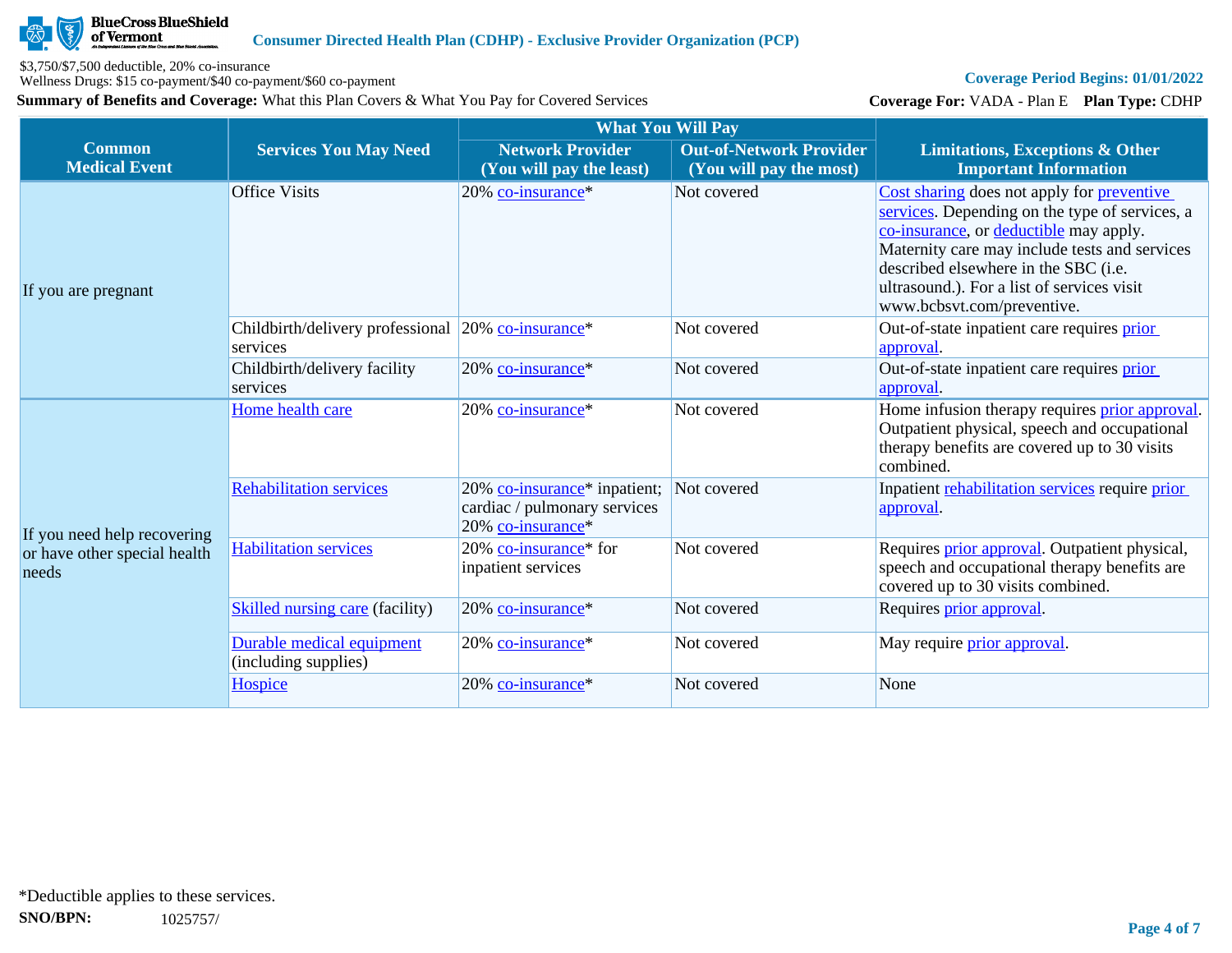

Wellness Drugs: \$15 co-payment/\$40 co-payment/\$60 co-payment

**Summary of Benefits and Coverage:** What this Plan Covers & What You Pay for Covered Services

### **Coverage Period Begins: 01/01/2022**

**Coverage For:** VADA - Plan E **Plan Type:** CDHP

|                                           |                              | <b>What You Will Pay</b>                                                                                              |                                                           |                                                                                                                                                                       |
|-------------------------------------------|------------------------------|-----------------------------------------------------------------------------------------------------------------------|-----------------------------------------------------------|-----------------------------------------------------------------------------------------------------------------------------------------------------------------------|
| Common<br><b>Medical Event</b>            | <b>Services You May Need</b> | <b>Network Provider</b><br>(You will pay the least)                                                                   | <b>Out-of-Network Provider</b><br>(You will pay the most) | Limitations, Exceptions & Other<br><b>Important Information</b>                                                                                                       |
|                                           | Eye exam                     | \$50 co-payment per child<br>exam; \$20 co-payment per<br>adult exam                                                  | Not covered                                               | One routine exam per calendar year.                                                                                                                                   |
| If your child needs dental or<br>eye care | <b>Glasses</b>               | $20\%$ co-insurance <sup>*</sup> for child<br>glasses; 100% of charges for<br>adult glasses                           | Not covered                                               | One pair of exchange-level frames and lenses<br>for prescription glasses or one pair of<br>equivalent contact lenses per calendar year.                               |
|                                           | Dental check-up              | Child: Class I: No charge*,<br>Class II: 30% co-insurance*,<br>Class III: 50% co-insurance*<br>Adult: 100% of charges | Not covered                                               | Some services require <i>prior</i> approval.<br>Deductible does not apply to Preventive<br>fluoride supplements for children with non-<br>fluoridated drinking water. |

## **Excluded Services & Other Covered Services:**

| Services Your <b>Plan</b> Generally Does NOT Cover (Check your policy or plan document for more information and a list of any other excluded services.) |  |                                                                                                      |  |                                                                                         |  |
|---------------------------------------------------------------------------------------------------------------------------------------------------------|--|------------------------------------------------------------------------------------------------------|--|-----------------------------------------------------------------------------------------|--|
| • Acupuncture                                                                                                                                           |  | Cosmetic Surgery (except with prior approval for • Dental care (age 21 and older)<br>reconstruction) |  |                                                                                         |  |
| Hearing aids                                                                                                                                            |  | <b>Infertility Medications</b>                                                                       |  | Long-term care                                                                          |  |
| Routine foot care (except for treatment of<br>diabetes)                                                                                                 |  | Weight loss programs                                                                                 |  |                                                                                         |  |
| Other Covered Services (Limitations may apply to these services. This isn't a complete list. Please see your plan document.)                            |  |                                                                                                      |  |                                                                                         |  |
| • Abortion                                                                                                                                              |  | Bariatric surgery                                                                                    |  | Chiropractic Care (requires prior approval after 12<br>visits)                          |  |
| • Non-emergency care when traveling outside the<br>U.S. (www.bcbsvt.com/coveragewhiletraveling)                                                         |  | Private-duty nursing (covered up to 14 hours per<br>plan year)                                       |  | Routine eye care (one routine eye exam per child<br>and adult member per calendar year) |  |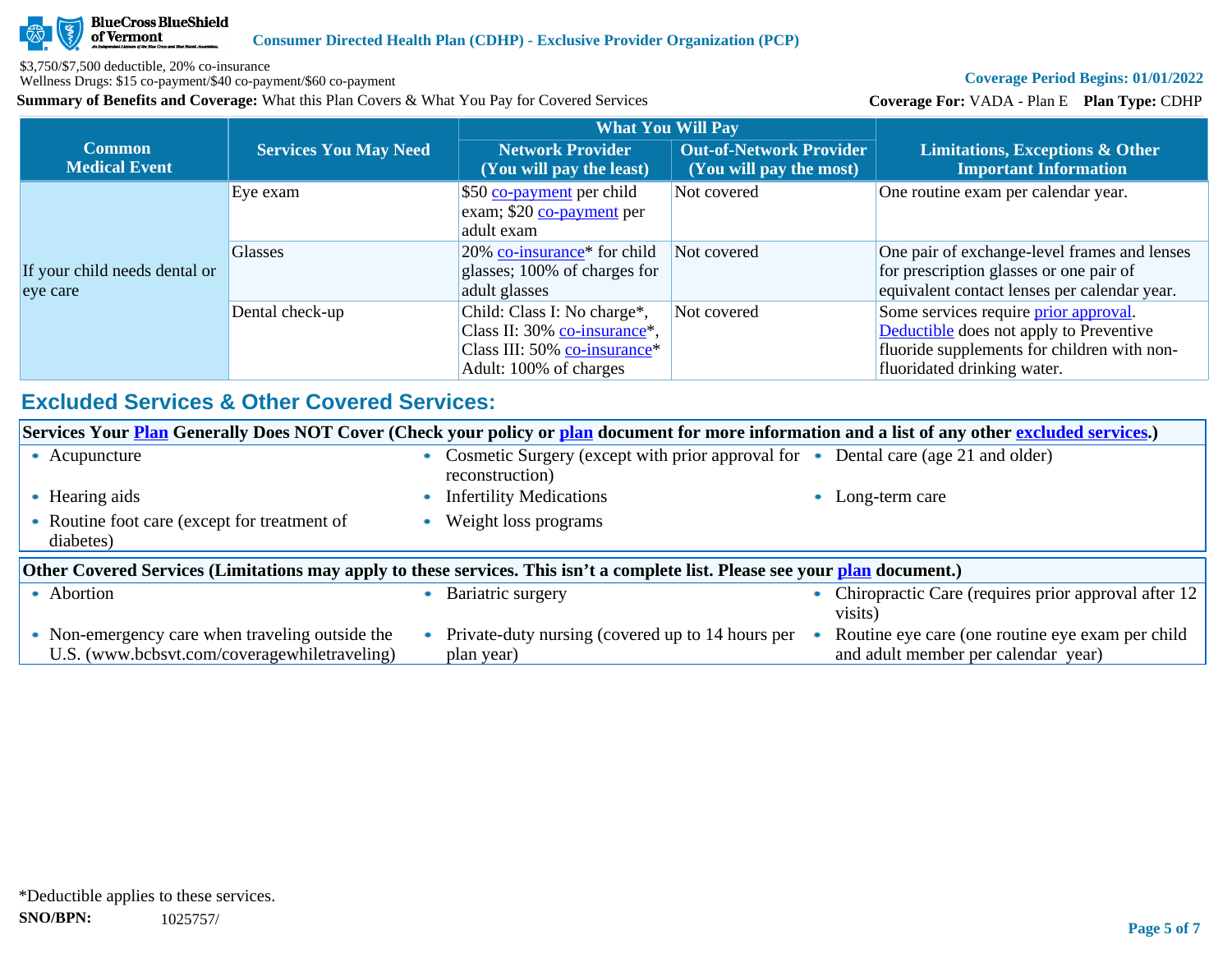

**Summary of Benefits and Coverage:** What this Plan Covers & What You Pay for Covered Services \$3,750/\$7,500 deductible, 20% co-insurance Wellness Drugs: \$15 co-payment/\$40 co-payment/\$60 co-payment

#### **Your Rights to Continue Coverage:**

There are agencies that can help if you want to continue your coverage after it ends. The contact information for those agencies is: Department of Labor's Employee Benefits Security Administration at (866) 444-EBSA (3272) or [www.dol.gov/ebsa/healthreform](http://www.dol.gov/ebsa/healthreform), or the Department of Health and Human Services at (877) 267-2323 x61565 or [www.cciio.cms.gov](http://www.cciio.cms.gov/). You may also contact the [plan](https://www.healthcare.gov/sbc-glossary/#plan) at (800) 247-2583. Other coverage options may be available to you, too, including buying individual insurance coverage through the [Health Insurance](https://www.healthcare.gov/sbc-glossary/#health-insurance) [Marketplace.](https://www.healthcare.gov/sbc-glossary/#marketplace) For more information about the [Marketplace,](https://www.healthcare.gov/sbc-glossary/#marketplace) visit [www.HealthCare.gov](http://www.healthcare.gov/) or call (800) 318-2596.

## **Your Grievance and Appeals Rights:**

There are agencies that can help if you have a complaint against your [plan](https://www.healthcare.gov/sbc-glossary/#plan) for a denial of a [claim.](https://www.healthcare.gov/sbc-glossary/#claim) This complaint is called a [grievance](https://www.healthcare.gov/sbc-glossary/#grievance) or [appeal](https://www.healthcare.gov/sbc-glossary/#appeal). For more information about your rights, look at the explanation of benefits you will receive for that medical [claim](https://www.healthcare.gov/sbc-glossary/#claim). Your [plan](https://www.healthcare.gov/sbc-glossary/#plan) documents also provide complete information on how to submit a [claim](https://www.healthcare.gov/sbc-glossary/#claim), [appeal](https://www.healthcare.gov/sbc-glossary/#appeal), or a [grievance](https://www.healthcare.gov/sbc-glossary/#grievance) for any reason to your [plan.](https://www.healthcare.gov/sbc-glossary/#plan) For more information about your rights, this notice, or assistance, contact: (800) 255-4550.

### **Does this plan provide Minimum Essential Coverage? Yes.**

[Minimum Essential Coverage](https://www.healthcare.gov/sbc-glossary/#minimum-essential-coverage) generally includes plans, [health insurance](https://www.healthcare.gov/sbc-glossary/#health-insurance) available through the [Marketplace](https://www.healthcare.gov/sbc-glossary/#marketplace) or other individual market policies, Medicare, Medicaid, CHIP, TRICARE, and certain other coverage. If you are eligible for certain types of [Minimum Essential Coverage](https://www.healthcare.gov/sbc-glossary/#minimum-essential-coverage), you may not be eligible for the [premium](https://www.healthcare.gov/sbc-glossary/#premium) tax credit.

### **Does this plan meet the Minimum Value Standards? Yes.**

If your [plan](https://www.healthcare.gov/sbc-glossary/#plan) doesn't meet the [Minimum Value Standards](https://www.healthcare.gov/sbc-glossary/#minimum-value-standard), you may be eligible for a [premium](https://www.healthcare.gov/sbc-glossary/#premium) tax credit to help you pay for a [plan](https://www.healthcare.gov/sbc-glossary/#plan) through the [Marketplace](https://www.healthcare.gov/sbc-glossary/#marketplace).

*––––––––––––––To see examples of how this plan might cover costs for a sample medical situation, see the next page.–––––––––––*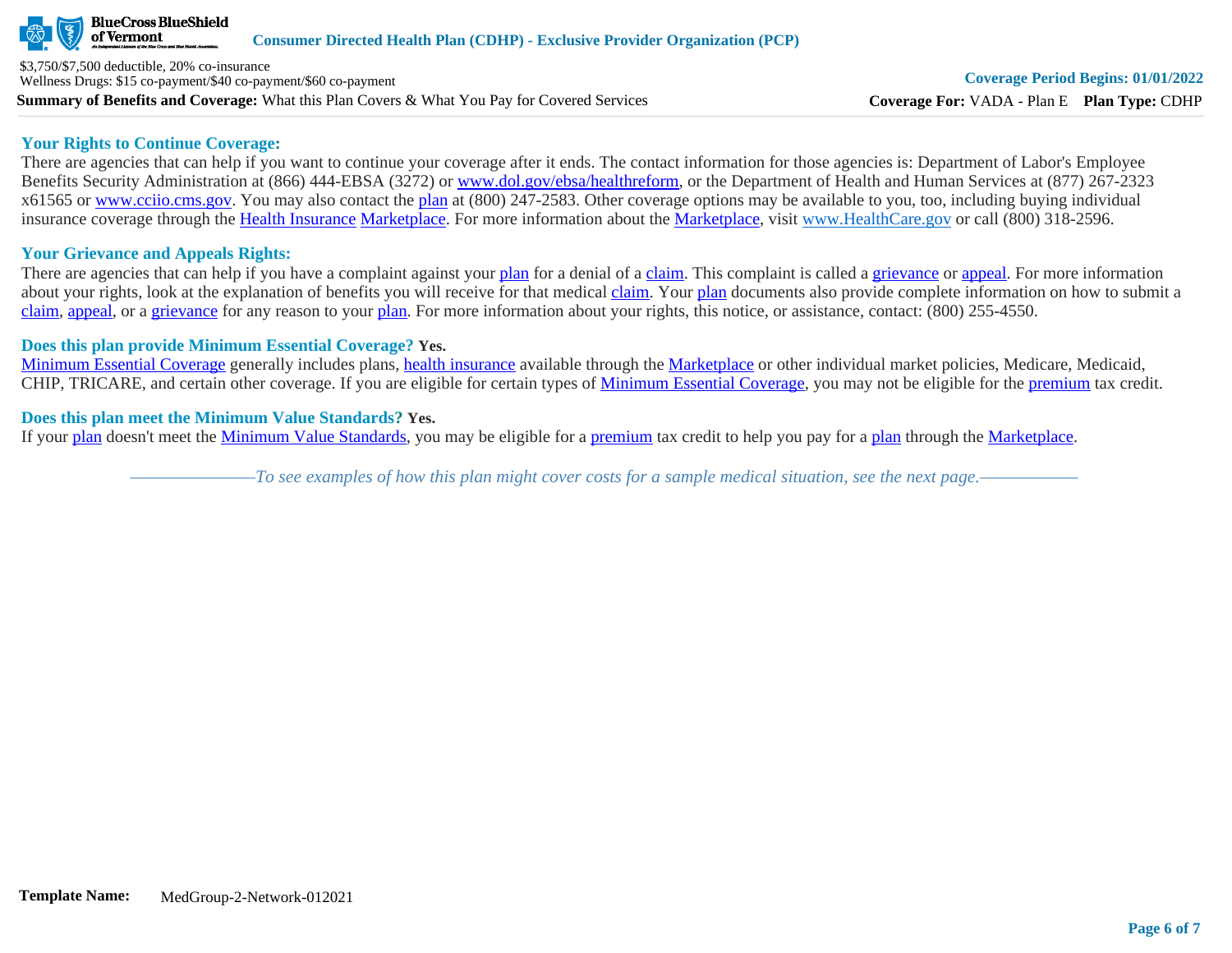#### **BlueCross BlueShield** of Vermont

\$3,750/\$7,500 deductible, 20% co-insurance Wellness Drugs: \$15 co-payment/\$40 co-payment/\$60 co-payment

## **Coverage Examples**

20

## **Coverage Period Begins: 01/01/2022**

**Coverage For:** VADA - Plan E **Plan Type:** CDHP

About these Coverage Examples:

This is not a cost estimator. Treatments shown are just examples of how this [plan](https://www.healthcare.gov/sbc-glossary/#plan) might cover medical care. Your actual costs will be different depending on the actual care you receive, the prices your [providers](https://www.healthcare.gov/sbc-glossary/#provider) charge, and many other factors. Focus on the [cost sharing](https://www.healthcare.gov/sbc-glossary/#cost-sharing) amounts ([deductibles,](https://www.healthcare.gov/sbc-glossary/#deductible) [co-payments](https://www.healthcare.gov/sbc-glossary/#co-payment) and [co-insurance\)](https://www.healthcare.gov/sbc-glossary/#co-insurance) and [excluded services](https://www.healthcare.gov/sbc-glossary/#excluded-services) under the [plan](https://www.healthcare.gov/sbc-glossary/#plan). Use this information to compare the portion of costs you might pay under different health [plans.](https://www.healthcare.gov/sbc-glossary/#plan) Please note these coverage examples are based on self-only coverage.

| Peg is Having a Baby<br>(9 months of in-network pre-natal care and a<br>hospital delivery)                                                                                                                                                                                                                                                                                                                  |                              | <b>Managing Joe's type 2 Diabetes</b><br>(a year of routine in-network care of a well-<br>controlled condition)                                                                                                                                                                                                                                             |                              | <b>Mia's Simple Fracture</b><br>(in-network emergency room visit and follow up<br>care)                                                                                                                                                                                                                                                                |                              |
|-------------------------------------------------------------------------------------------------------------------------------------------------------------------------------------------------------------------------------------------------------------------------------------------------------------------------------------------------------------------------------------------------------------|------------------------------|-------------------------------------------------------------------------------------------------------------------------------------------------------------------------------------------------------------------------------------------------------------------------------------------------------------------------------------------------------------|------------------------------|--------------------------------------------------------------------------------------------------------------------------------------------------------------------------------------------------------------------------------------------------------------------------------------------------------------------------------------------------------|------------------------------|
| The plan's overall deductible<br>Specialist co-insurance<br><b>E</b> Hospital (facility) <b>co-insurance</b><br>Other co-insurance<br>This EXAMPLE event includes services like:<br>Specialist office visits (prenatal care)<br>Childbirth/Delivery Professional Services<br><b>Childbirth/Delivery Facility Services</b><br>Diagnostic tests (ultrasounds and blood work)<br>Specialist visit (anesthesia) | \$3,750<br>20%<br>20%<br>20% | The plan's overall deductible<br><b>Specialist co-insurance</b><br>Hospital (facility) co-insurance<br>Other co-insurance<br>This EXAMPLE event includes services like:<br>Primary care physician office visits <i>(including disease</i><br>education)<br>Diagnostic tests (blood work)<br>Prescription drugs<br>Durable medical equipment (glucose meter) | \$3,750<br>20%<br>20%<br>20% | The plan's overall deductible<br><b>Specialist co-insurance</b><br>Hospital (facility) co-insurance<br>Other co-insurance<br>This EXAMPLE event includes services like:<br>Emergency room care <i>(including medical</i><br>supplies)<br>Diagnostic test (x-ray)<br>Durable medical equipment (crutches)<br>Rehabilitation services (physical therapy) | \$3,750<br>20%<br>20%<br>20% |
| <b>Total Example Cost</b>                                                                                                                                                                                                                                                                                                                                                                                   | \$12,700                     | <b>Total Example Cost</b>                                                                                                                                                                                                                                                                                                                                   | \$5,600                      | <b>Total Example Cost</b>                                                                                                                                                                                                                                                                                                                              | \$2,800                      |
| In this example, Peg would pay:                                                                                                                                                                                                                                                                                                                                                                             |                              | In this example, Joe would pay:                                                                                                                                                                                                                                                                                                                             |                              | In this example, Mia would pay:                                                                                                                                                                                                                                                                                                                        |                              |

| <b>Cost Sharing</b>        |         |  |  |  |
|----------------------------|---------|--|--|--|
| Deductibles                | \$3,750 |  |  |  |
| Co-payments                | \$0     |  |  |  |
| Co-insurance               | \$1,000 |  |  |  |
| What isn't covered         |         |  |  |  |
| Limits or exclusions       | \$50    |  |  |  |
| The total Peg would pay is | \$4,800 |  |  |  |

| <b>Cost Sharing</b>        |         |  |  |  |
|----------------------------|---------|--|--|--|
| Deductibles                | \$3,750 |  |  |  |
| Co-payments                | \$0     |  |  |  |
| Co-insurance               | \$330   |  |  |  |
| What isn't covered         |         |  |  |  |
| Limits or exclusions       | \$20    |  |  |  |
| The total Joe would pay is | \$4,100 |  |  |  |

| <b>IT GITS OXGITIMS, ITIG WOGIG PGy.</b> |         |  |  |  |
|------------------------------------------|---------|--|--|--|
| <b>Cost Sharing</b>                      |         |  |  |  |
| Deductibles                              | \$2,300 |  |  |  |
| Co-payments                              | \$0     |  |  |  |
| Co-insurance                             | \$70    |  |  |  |
| What isn't covered                       |         |  |  |  |
| Limits or exclusions                     | \$0     |  |  |  |
| The total Mia would pay is               | \$2,370 |  |  |  |

The [plan](https://www.healthcare.gov/sbc-glossary/#plan) would be responsible for the other costs of these EXAMPLE covered services.

The prescription drug [out-of-pocket limit](https://www.healthcare.gov/sbc-glossary/#out-of-pocket-limit) might not be included in the above Coverage Examples.

\*Note: This plan has other deductibles for specific services included in the coverage example. See "Are there other deductible for specific services?" row above.

**Custom Summary Name:** BCBS-EPOPCPCDHP-3750-4750-20%-AGG-x-x-x-x-x-x-ACA-LARG (MD39277)\_BCBSC-Rx-C20%-1400-W-15-40-60-3-x-P(RX43428)\_Coverage-012021-12312021(C39162)\_NPF(RD39161) National Performance Formulary CY 1025757